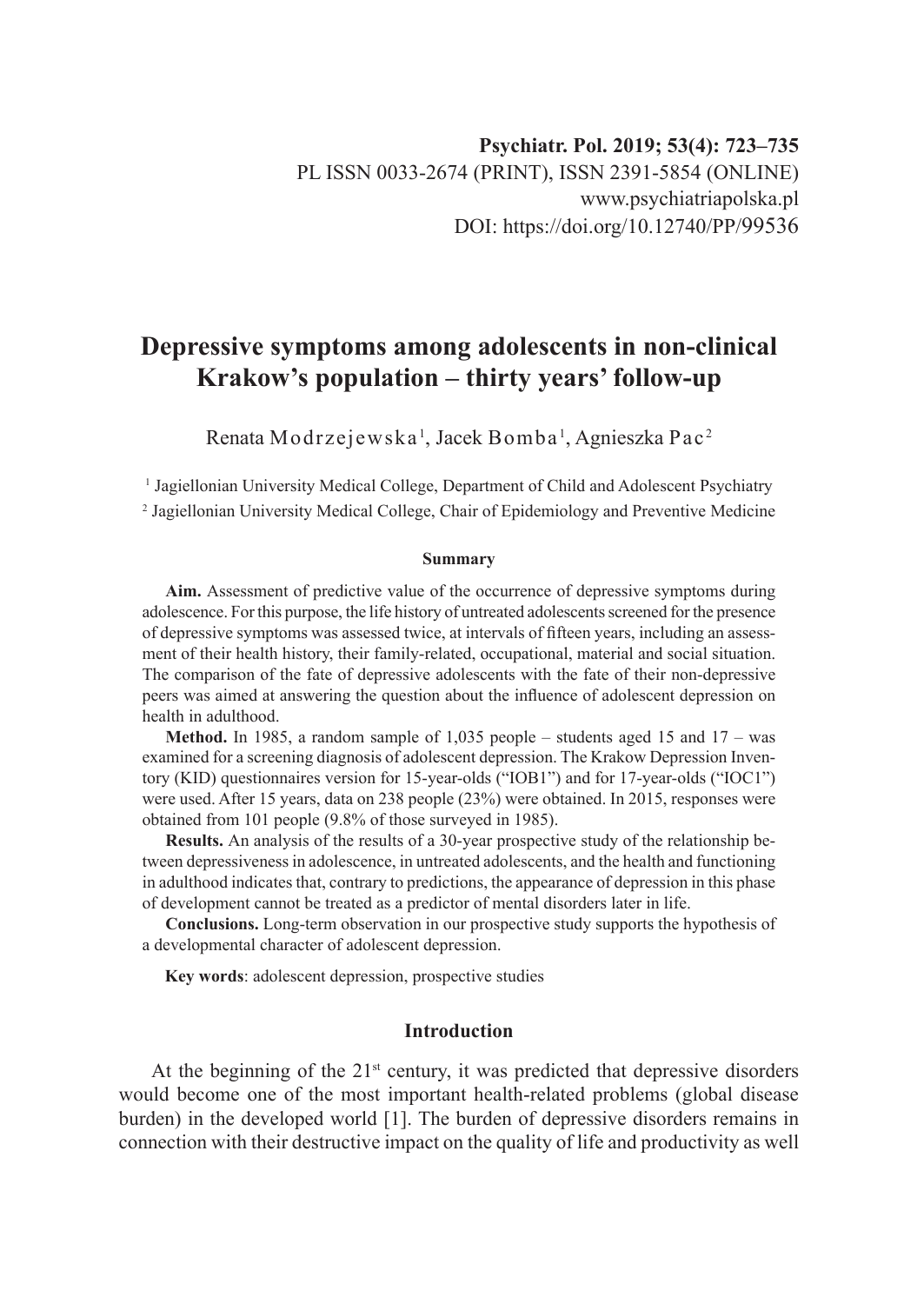as the fulfilment of the roles in the context of the society and the family. The problem is particularly pronounced in countries with a lower level of economic development. In a significant way, these disorders result in poverty, discrimination and affect the emergence of other mental disorders [2].

The concept of depressive disorders is not precise and for many years has been raising a number of nosological, etiological and diagnostic doubts, which is reflected, among others, in the evolution of diagnostic classifications and endless controversies in this regard [3]. Such concerns also apply to depression in the developmental period. The relationship between depressive disorders occurring during adolescence and the risk of recurrence of depression in adulthood is undeniable [4, 5]. The question which is still open is how the occurrence of individual symptoms of depression or mild symptoms translates into a risk of depression or other psychiatric and life-related problems in subsequent decades of life.

Mood swings are a normative aspect of adolescence [6]. Also clinical practice in this regard often indicates a pro-developmental nature of depressive reactions in adolescence. In this context, they constitute a fragment of the adolescent crisis, which is an attempt to overcome the challenges of puberty [7]. We must take note that our research also shows that depression in untreated adolescents takes various courses. It is found at various stages of the development period. It occurs episodically or chronically [8, 9].

Attempts have been made to solve the problem of the predictive role of depression in adolescence by investigating the association between its occurrence and the presence of other psychopathological symptoms. The co-occurrence of depression with other psychopathological syndromes among adolescents was noted as early as the 1980s [10, 11]. The comorbidity of depressive symptoms with symptoms of anxiety disorders, eating disorders and the use of psychoactive substances was observed in the Krakow studies of the untreated population [12]. In addition, the Krakow studies also indicate that the mere fact of depressive characteristics occurring in an adolescent may also be of predictive significance, rather than the severity of depression [13].

Attempts were made to solve the issue in longitudinal retrospective and prospective studies. Numerous results of research on adolescent groups treated for depression have been published, observed in follow-up periods of up to several dozen years [14]. Prospective studies of depression in the general adolescent population are less frequent, and observation ends in early adulthood, without exceeding 10 years [14]. The lack of long-term studies seems to be particularly significant in the case of untreated depressive disorders. Their negative short-term influence on the occurrence of mental problems in early adulthood is well-documented. However, the question about the long-term consequences of depression during the development period remains open [14–16]. The literature on the subject provides ambiguous data in this regard.

In a 10 years' follow-up of 1,027 adolescents aged 16–17 from Canada, the occurrence of depression during the first assessment was associated with a more frequent recurrence of depression, its greater severity, migraines, headaches, low self-assessment of health, and poor social support [16].

In Uppsala, in years 1991–1993, a population of 2,300 adolescents aged 16–17 was examined for the presence of depressive disorders. 15 years after the first study,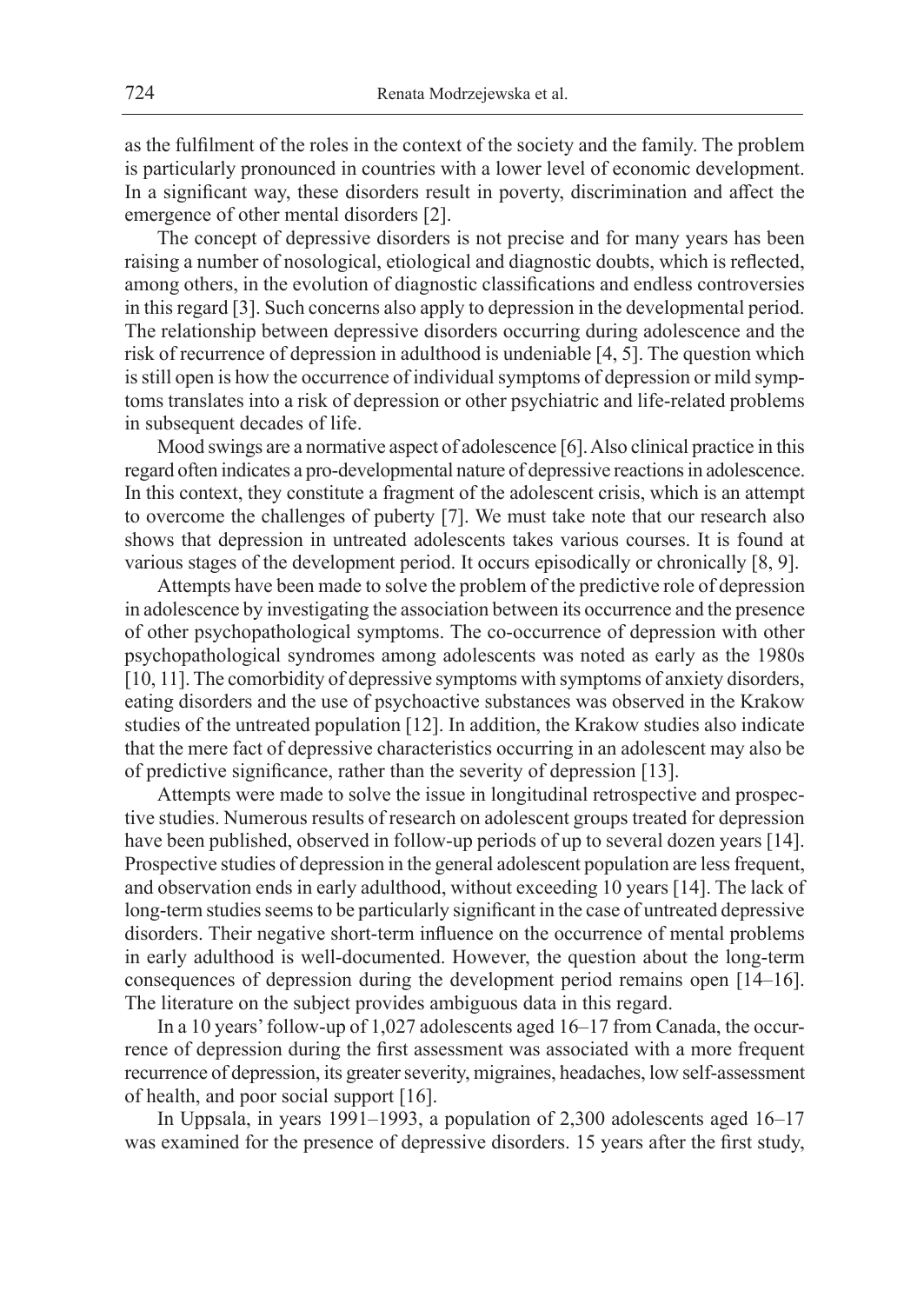382 people were examined again. After this period, it was found that the occurrence of long-term depressive symptoms or dysthymia in the baseline study was associated with a more frequent occurrence of anxiety disorders, other mental disorders, suicide attempts, and psychiatric treatment compared to the group without depressive symptoms. The problems mentioned above occurred slightly less frequently in people with episodic depressive symptoms. The group with subclinical symptoms of depression did not differ from the group of healthy adolescents. The group with long-term depressive symptoms had symptoms of depression which were more persistent, more recurrent and required longer pharmacological treatment after 15 years [17].

In a 15 years' follow-up of depressive disorders in the population of Polish youth (985 people) studied for the first time in 1985, a statistically significant relationship was observed between the occurrence of depression during adolescence and worse overall health and more frequent smoking. In the case of depression in the middle adolescence period, lack of significant partner relationships was observed in men; in women, earlier maternity and early divorce were observed. Depressive symptoms in early adolescence proved to be associated with a lower intensity of social relations outside the family circle. In turn, women who were depressed in middle adolescence were found to have a more intense social life [18].

In a 15 years' follow-up, based on record data, groups of 362 Swedish teenagers with depressive symptoms surveyed at the age 16–17 were compared. Adolescents whose score in the Beck's questionnaire was higher than 15 points or higher than 10 points in the Beck's questionnaire and at the same time higher than 29 points on the CES-DC scale, or there was a suicide attempt history, were included in this group. A control group (250 persons) was selected from a population sample of 2,270 adolescents. Among other things, statistically, girls with symptoms of depression turned out to be using medical help more often, had a bigger number of various health problems, accidents and suicide attempts. In both depressive women and men, the incidence of depression influenced the frequency of psychiatric hospitalizations. As for most of the studied health problems, they were not seen to be related to the incidence of depressive symptoms in the adolescence period. Unlike dysthymia and subclinical symptoms, in women, symptoms of major depression were associated with a higher incidence of anxiety disorders and other psychiatric and behavioral problems [19].

In a study of Reef et al. [20], a 24 years' follow-up study included 2,076 Dutch children whose psychological condition had been assessed by parents in 1983. The initial diagnosis of aggression symptoms, socially maladaptive behavior, anxiety and depression turned out to be a strong predictor of a variety of mental disorders. Mixed anxiety-depressive disorders were the strongest predictor of emotional problems when surveyed with other symptoms controlled. The group under study was comprised of children aged 4 to 16 years [20].

A 40-year follow-up of 3,279 children born in Great Britain in 1946 found that the occurrence of internalizing disorders assessed at 13 and 15 years of age is associated with more frequent anxiety and depression as well as psychiatric treatment in adulthood. A statistically significant difference was found in an assessment performed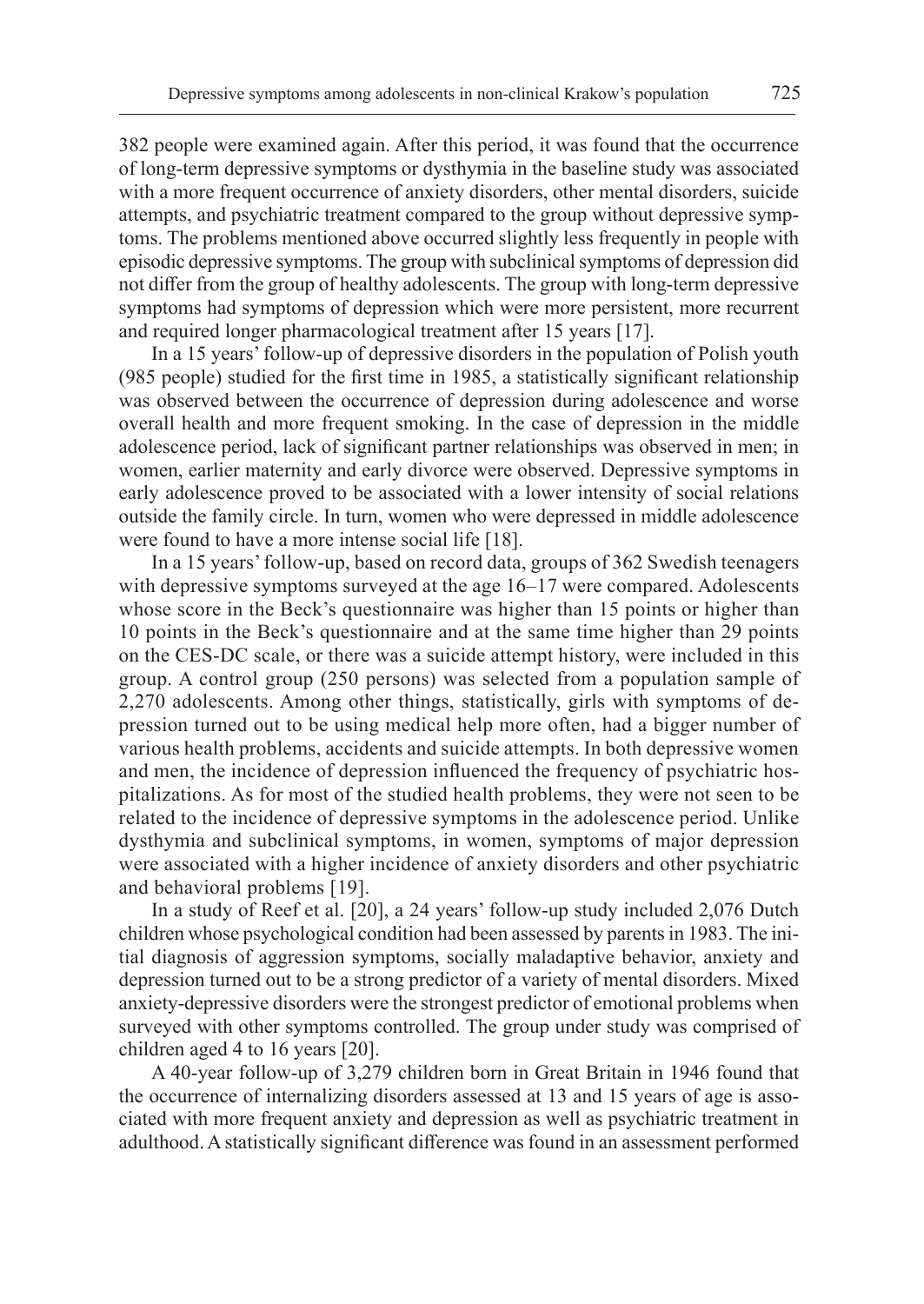among respondents aged 36 and 43. It was not found for the continued prevalence of disorders and treatment evaluated in the  $53<sup>rd</sup>$  year of life of the subjects [14].

The results of the cited studies neither resolve doubts nor give unambiguous answers. This may be due to differences in the method of conducting these studies, but also in significant changes that take place in the classification of mental disorders during the period required for prospective long-term observations.

### **Aim of the study**

The aim was to assess the predictive value of the occurrence of depressive symptoms during adolescence. For this purpose, the life history of untreated adolescents screened for the presence of depressive symptoms was assessed twice, at intervals of fifteen years, including an assessment of their health history, their family-related, occupational, material, and social situation.

The comparison of the fate of depressive adolescents with the fate of their nondepressive peers was aimed at answering the question about the influence of adolescent depression on health in adulthood.

### **Material and methods**

In 1985, a random sample of 1,035 people – students aged 15 and 17 – was examined for a screening diagnosis of adolescent depression. These studies used *the Krakow Depression Inventory* (KID) questionnaires version for 15-year-olds ('IOB1') and for 17-year-olds ('IOC1'). In this group, 29.5% of the respondents were identified as depressive (basic study). The average score on the KID questionnaire was 5.6 points. (*SD* = 1.86). In 2000 (15 years' observation), a short questionnaire regarding their situation was sent to all respondents surveyed in 1985. The survey returned data regarding 238 people. The people who responded had a slightly higher KID questionnaire score obtained in 1985 than those who did not respond to the questionnaire (5.8 *SD* = 1.96 vs.  $5.5 SD = 1.83$ ). In 2015, a follow-up questionnaire was sent to the subjects again (30-year observation). In 2015, responses were obtained from 101 people (9.8% of subjects surveyed in 1985). People who responded to the questionnaire had a slightly lower score on the KID questionnaire in 1985.

Of all those who participated in the study in 1985, only 69 people responded both after 15 and 30 years. (Figure 1)

*The Krakow Depression Inventory* (KID) is composed of items which capture depressive symptoms in areas identified on the basis of a clinical description of depression in children and adolescents, including based on a taxonomic analysis of the results of a clinical trial [11]. When assigning descriptions of experiences, sensations and behaviors to the identified areas, a theoretical assumption about the relationship between experience (behavior) and the following functions was used as a guide: mood, anxiety, intellectual (cognitive) actions, activeness (drive). Two specific symptomatic areas were also identified: self-destructive behaviors and somatic symptoms. The KID was consequently divided into six symptomatic areas: A – mood disorders; B – anxi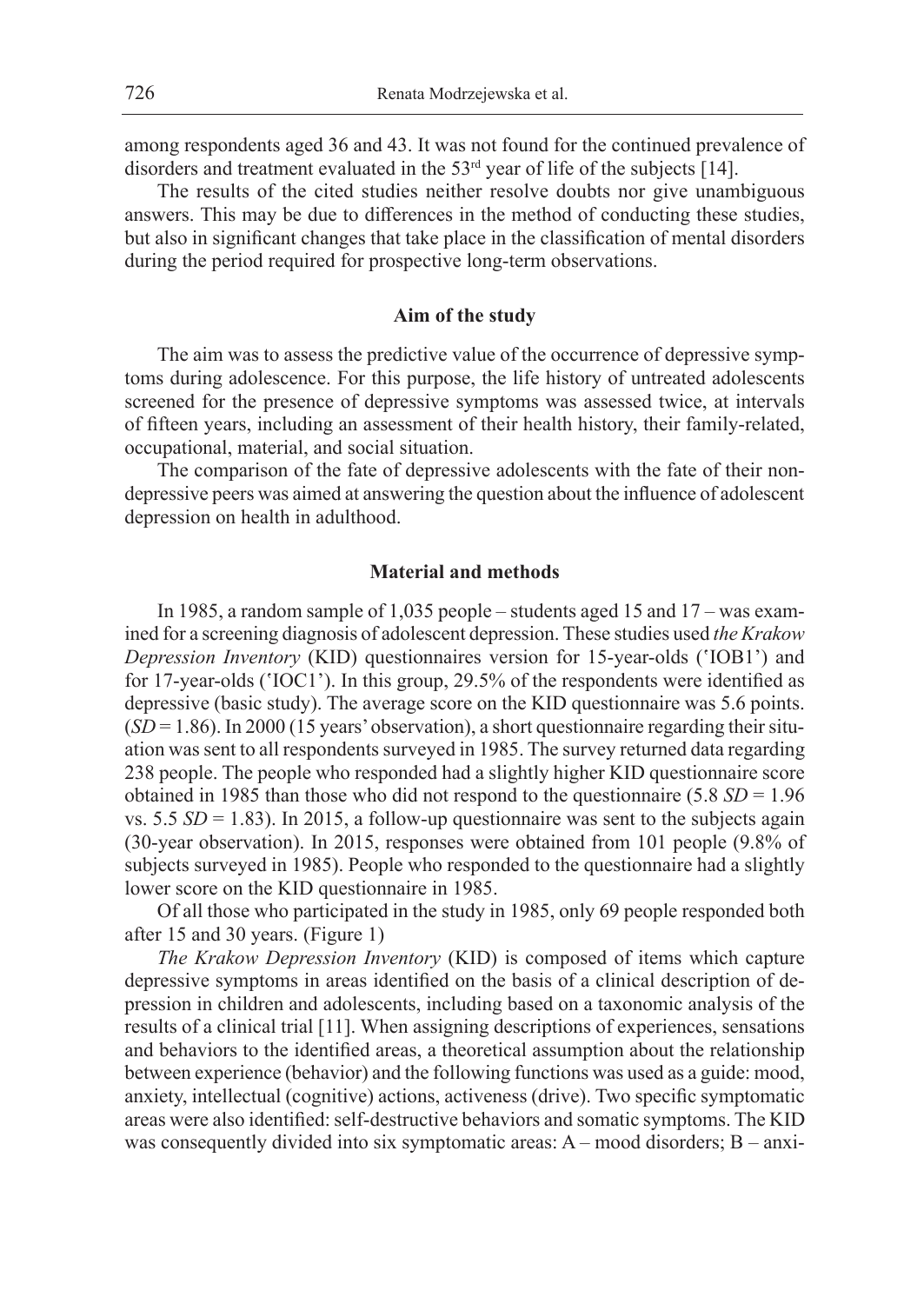ety; C – cognitive disorders; D – drive disorders; E – self-destruction; F – somatic symptoms. The various versions of the KID differ in the number of items in the entire questionnaire and in individual areas. This is due to differences in the abundance of symptomatic manifestation at various stages of development. Standard sten scales were developed, both general and for specific symptomatic areas.



Figure 1. **Group size in each study**

To compare the current situation of depressive and non-depressive people during adolescence, percentages were used and statistical inference was based on the Chi2 test and Fisher's exact test (for too small numbers). All analyses were carried out in the SPSS program ver. 24.

# **Results**

238 people took part in the study conducted in 2000, 15 years after the first study, which constituted 23.0% of the population studied initially. In 2015, only less than 10% of those surveyed in 1985 took part in the study. In comparing the population structure of the three successive studies, it should be noted that in the following years an increasingly smaller percentage of the surveyed population included men: 47.2% in the 1985 study, 37.3% in 2000 and 33.7% in 2015. In the subsequent studies, however, a higher proportion of depressive people (in adolescence) who responded to the invitation to participate in the study, was observed. In the preliminary study, depressiveness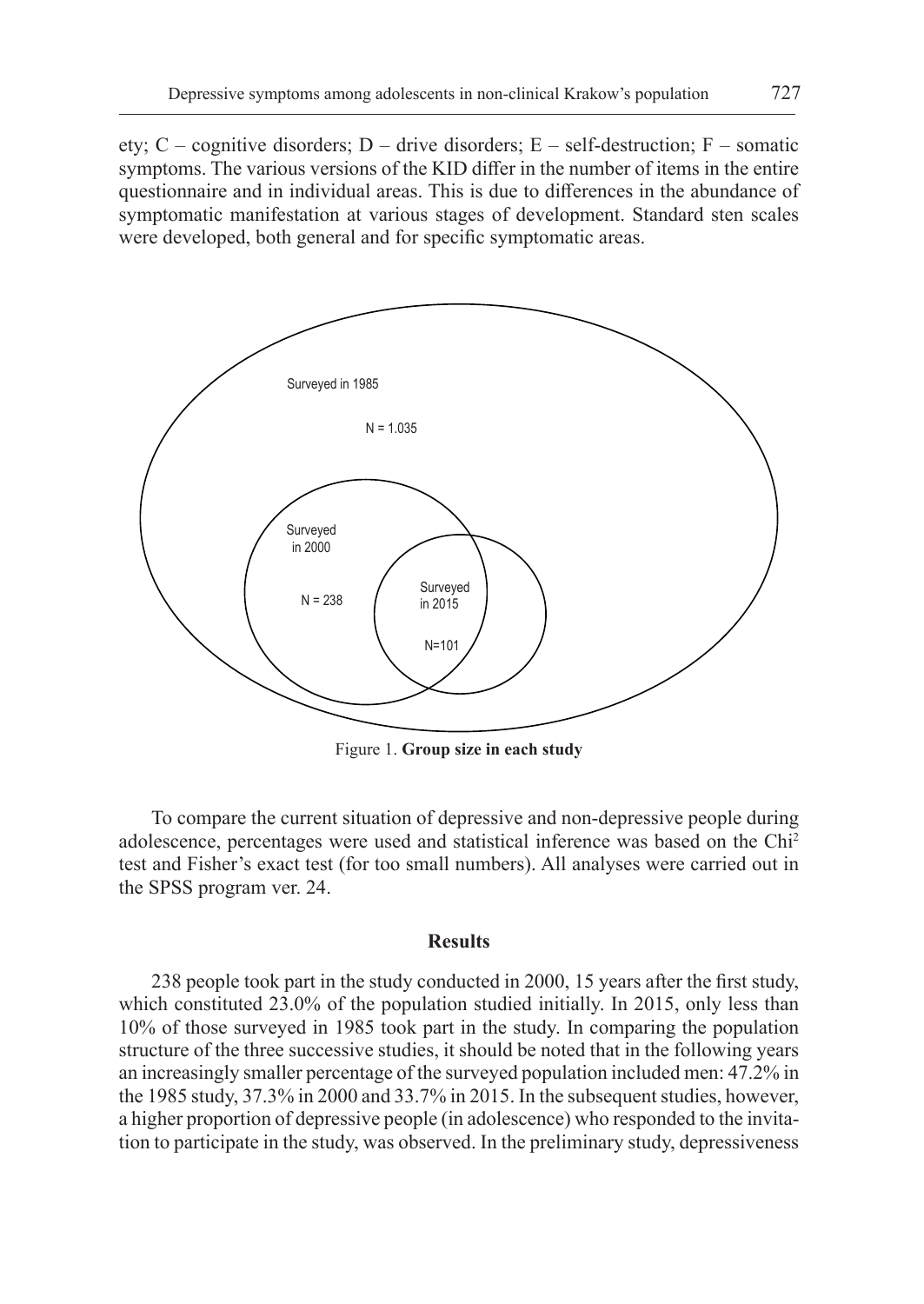applied to 29.5% of respondents, while among those surveyed in 2000 there were 33.6% of depressive people during adolescence and in 2015, 40.6% (Table 1). There were no significant differences in the results of the KID questionnaire between those who responded to the questionnaire and those who did not respond in both 2000 and 2015.

| Specification                      | Basic study<br>1985 | 15-year observation<br>2000 |             | 30-year observation<br>2015 |             |  |
|------------------------------------|---------------------|-----------------------------|-------------|-----------------------------|-------------|--|
| N                                  | 1.035               | 238                         |             | 101                         |             |  |
| Age of subjects                    | $13 - 19$ years     | 28-34 years                 |             | 43-49 years                 |             |  |
| Gender: percentage of men          | 47.2%               | 37.3%                       |             | 33.7%                       |             |  |
| Percentage of depressive<br>people | 29.5%               | 33.6%                       |             | 40.6%                       |             |  |
| Study response rate                |                     | 23.0%                       |             | 9.8%                        |             |  |
|                                    |                     | Respondents                 | No response | Respondents                 | No response |  |
| KID score – mean                   |                     | 5.8                         | 5.5         | 5.4                         | 5.6         |  |
| $KID$ score $-SD$                  |                     | 1.96                        | 1.83        | 1.97                        | 1.85        |  |

Table 1. **Comparison of population surveyed in 1985, 2000 and 2015 in terms of results on the KID depression scale**

When data on the level of education achieved by depressive people were compared, it was observed that the proportion of higher educational attainment in the year 2000 was 28.4% (age 28–34) compared to 58.8% of depressive people surveyed in 2015 (age 43–49 years). Similarly, in the group of non-depressive people, it was observed that the proportion of higher educational attainment in 2015 was significantly higher (49.3%) than in studies conducted fifteen years earlier (29.9%;  $p = 0.006$ ). In the group of depressive people, the proportion of employed people was slightly higher in 2015 (94.1%) compared to those surveyed in 2000 (86.4%;  $p = 0.345$ ). On the other hand, among non-depressive people in both studies (in 2000 and 2015), the rate of employment was similar (84.5% and 86.2%, respectively).

In both analyzed groups (depressive and non–depressive people), the percentage of people who declared incomes below 50% of the national average for a given year was significantly lower in 2015 – in the depressive group – 21.2% compared to 91.3% in 2000 ( $p < 0.001$ ) while in the non-depressive group 27.0% compared to 91.2% in 2000 ( $p < 0.001$ ).

As regards housing conditions, measured by the number of rooms in the house/ flat in which the respondent lives, in the 2000 study, statistically significant differences were found between depressive and non-depressive people during adolescence. Depressive people were less likely to declare that their apartment had 3 or more rooms (40.9% vs. 58.1% in the non-depressive group;  $p = 0.011$ ). In both compared groups, the percentage of people with three or more rooms was higher in 2015 – 76.5% in the depressive group and 78.8% in the non-depressive group. The changes observed in both groups were statistically significant (Table 2).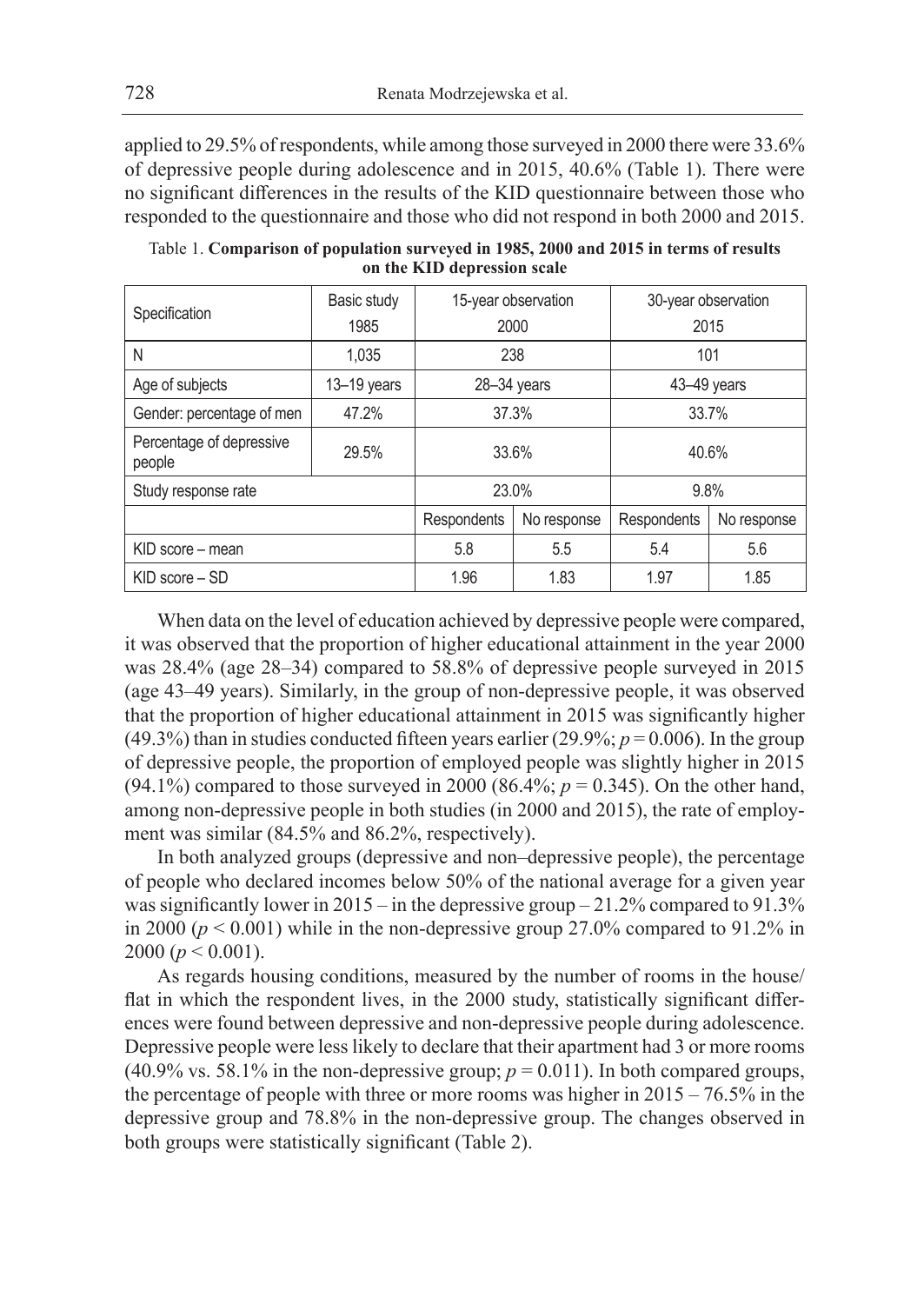|                    |                        |            | Depressives in 1985     |          | Nondepressives in 1985 |             |                |  |
|--------------------|------------------------|------------|-------------------------|----------|------------------------|-------------|----------------|--|
| Specification      |                        | 2000       | 2015                    | р        | 2000                   | 2015        | р              |  |
| Education          | Secondary              | 63 (71.6)  | 14 (41.2)               | 0.002    | 103<br>(70.1)          | 34 (50.7)   | 0.006<br>0.750 |  |
|                    | Higher                 | 25 (28.4)  | 20 (58.8)               |          | 44<br>(29.9)           | 33(49.3)    |                |  |
| Employment         | No                     | 12(13.6)   | $\overline{2}$<br>(5.9) | $0.345*$ | 23<br>(15.5)           | 9<br>(13.8) |                |  |
|                    | Yes                    | 76 (86.4)  | 32(94.1)                |          | 125<br>(84.5)          | 56 (86.2)   |                |  |
| Income             | $< 50\%$ of<br>average | 73 (91.3)  | 7<br>(21.2)             | < 0.001  | 125<br>(91.2)          | 17(27.0)    | < 0.001        |  |
|                    | $> 50\%$ of<br>average | 7<br>(8.8) | 26 (78.9)               |          | 12<br>(8.8)            | 46 (73.0)   |                |  |
| Number<br>of rooms | $<$ 3                  | 52 (59.1)  | 8<br>(23.5)             | < 0.001  | 62<br>(41.9)           | 14 (21.2)   | 0.004          |  |
|                    | $>=3$                  | 36 (40.9)  | 26 (76.5)               |          | 86<br>(58.1)           | 52 (78.8)   |                |  |

Table 2. **Demographic and social characteristics of people re-examined in 2000 and 2015**

The respondents were also asked if they were single people. Both in the depressive and non-depressive groups, the percentage of people declaring single status in 2000 was slightly higher compared to 2015 (17.6% vs. 14.8% in the depressive group and 17.9% vs. 13.0% in the non-depressive group). These differences were not statistically significant. On the other hand, it was observed that the 2015 study had a lower (insignificant) percentage of people declaring the breakdown of previous relationships (30.3% vs. 39.3% in 2000 in the depressive group and 26.1% vs. 30.5% in the nondepressive group during adolescence).

In comparative studies carried out in 2000, depressive people were more likely to declare having children than were non-depressive people (75.0% vs. 61.5%; *p* = 0.033). When comparing data obtained in 2015, it can be noticed that the percentage of people with children is 82.4% in the depressive group (compared to the year 2000, a statistically insignificant difference) and 90.9% in the non-depressive group (statistically significant difference in relation to 2000;  $p < 0.001$ ).

It was also observed that in the depressive group in 2015, the frequency of contacts with people outside the family was lower than in studies conducted 15 years earlier, but the difference was not statistically significant. In the non-depressive group, the frequency of meetings with other people was significantly lower in 2015; 20.0% of respondents declared such meetings at least once a week compared to 47.6% in 2000, while the percentage of those who declared such meetings less frequently than once a month was higher in 2015 (46.2% vs. 14.3% in 2000; *p* < 0.001).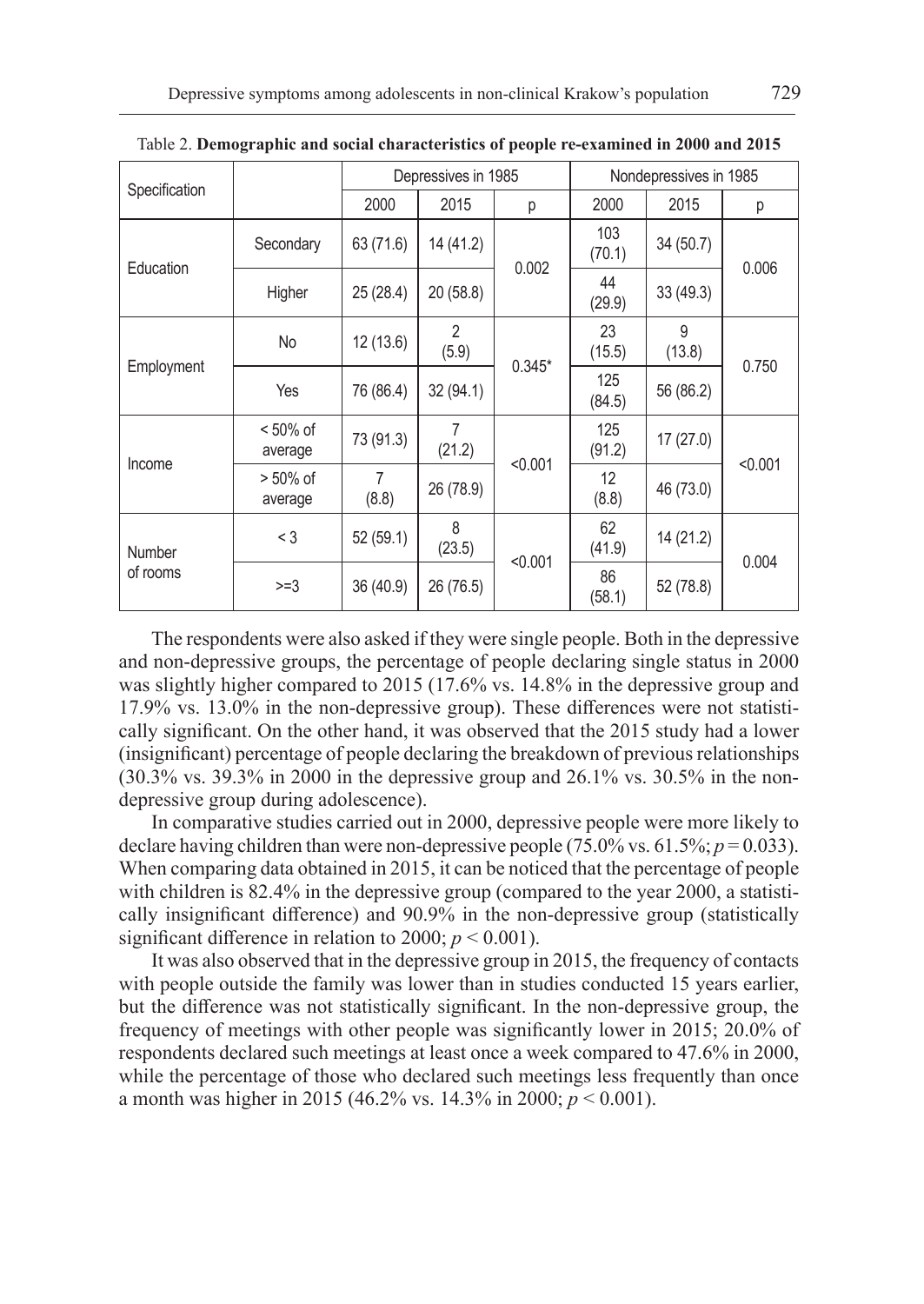| Specification                    |                 | Depressives in 1985 |           |       | Nondepressives in 1985 |           |                  |
|----------------------------------|-----------------|---------------------|-----------|-------|------------------------|-----------|------------------|
|                                  |                 | 2000                | 2015      | р     | 2000                   | 2015      | р                |
| Single person                    | No              | 75 (85.2)           | 28 (82.4) | 0.695 | 127 (87.0)             | 55 (82.1) | 0.347            |
|                                  | Yes             | 13(14.8)            | 6(17.6)   |       | 19 (13.0)              | 12 (17.9) |                  |
| End of previous<br>relationships | n/a             | 51 (60.7)           | 23 (69.7) | 0.364 | 98 (69.5)              | 48 (73.8) | 0.524            |
|                                  | Breakup         | 33(39.3)            | 10(30.3)  |       | 43 (30.5)              | 17 (26.2) |                  |
| Having children                  | No              | 22 (25.0)           | 6(17.6)   | 0.387 | 57 (38.5)              | 6(9.1)    | $\,<\,$<br>0.001 |
|                                  | Yes             | 66 (75.0)           | 28 (82.4) |       | 91(61.5)               | 60 (90.9) |                  |
| Meetings outside<br>the family   | Min. 1/week.    | 40 (45.5)           | 13 (39.4) |       | 70 (47.6)              | 13 (20.0) |                  |
|                                  | $1/m$ onth      | 31(35.2)            | 9(27.3)   | 0.260 | 56 (38.1)              | 22 (33.8) | <<br>0.001       |
|                                  | Less frequently | 17 (19.3)           | 11(33.3)  |       | 21(14.3)               | 30(46.2)  |                  |

| Table 3. Family circumstances and meetings with people from outside the family among |  |
|--------------------------------------------------------------------------------------|--|
| people re-examined in 2000 and 2015                                                  |  |

Both in the depressive and non-depressive groups, a significantly lower rate of cigarette smoking was observed in 2015 – in the depressive group, 11.8% vs. 31.0% in 2000 (*p* = 0.029), while in non-depressive people it reached 7.5% compared to 23.6% in the previous study  $(p = 0.005)$ .

A comparison of the studies carried out in 2000 and 2015 indicates that in 2015 there were fewer non-drinkers in the depressive group, while there were more people who declared consumption several times a week and there were more people using alcohol every day than had been the case in studies conducted 15 years earlier. The difference, however, was not statistically significant  $(p=0.052)$ . In contrast, in the non-depressive group, the percentage of non-drinkers in 2015 was higher (28.8% vs. 23.6% in 2000) and at the same time the percentage of people who drank alcohol a few times a week or more often was higher. Like in the depressive group, the difference between the two studies was not statistically significant ( $p = 0.084$ ).

Only two people (from the non-depressive group) declared drug use in 2000. However, none of the respondents in either group declared taking drugs during the 2015 survey.

Only one person in the depressive group in 2000 declared a criminal record; in 2015 there were no such individuals in the group. In the non-depressive group, a criminal record was declared by 4 people (2.7%) in 2000 and one person (1.5%) in 2015.

| Specification |     | Depressives in 1985 |          |       | Nondepressives in 1985 |            |       |
|---------------|-----|---------------------|----------|-------|------------------------|------------|-------|
|               |     | 2000                | 2015     |       | 2000                   | 2015       |       |
| Smoking       | No  | 60 (69.0)           | 30(88.2) |       | 113 (76.4)             | 62 (92.5)  |       |
|               | Yes | 27(31.0)            | (11.8)   | 0.029 | 35(23.6)               | 5<br>(7.5) | 0.005 |

Table 4. **Characteristics of the lifestyle and health status of people who were re-examined in 2000 and 2015**

*table continued on the next page*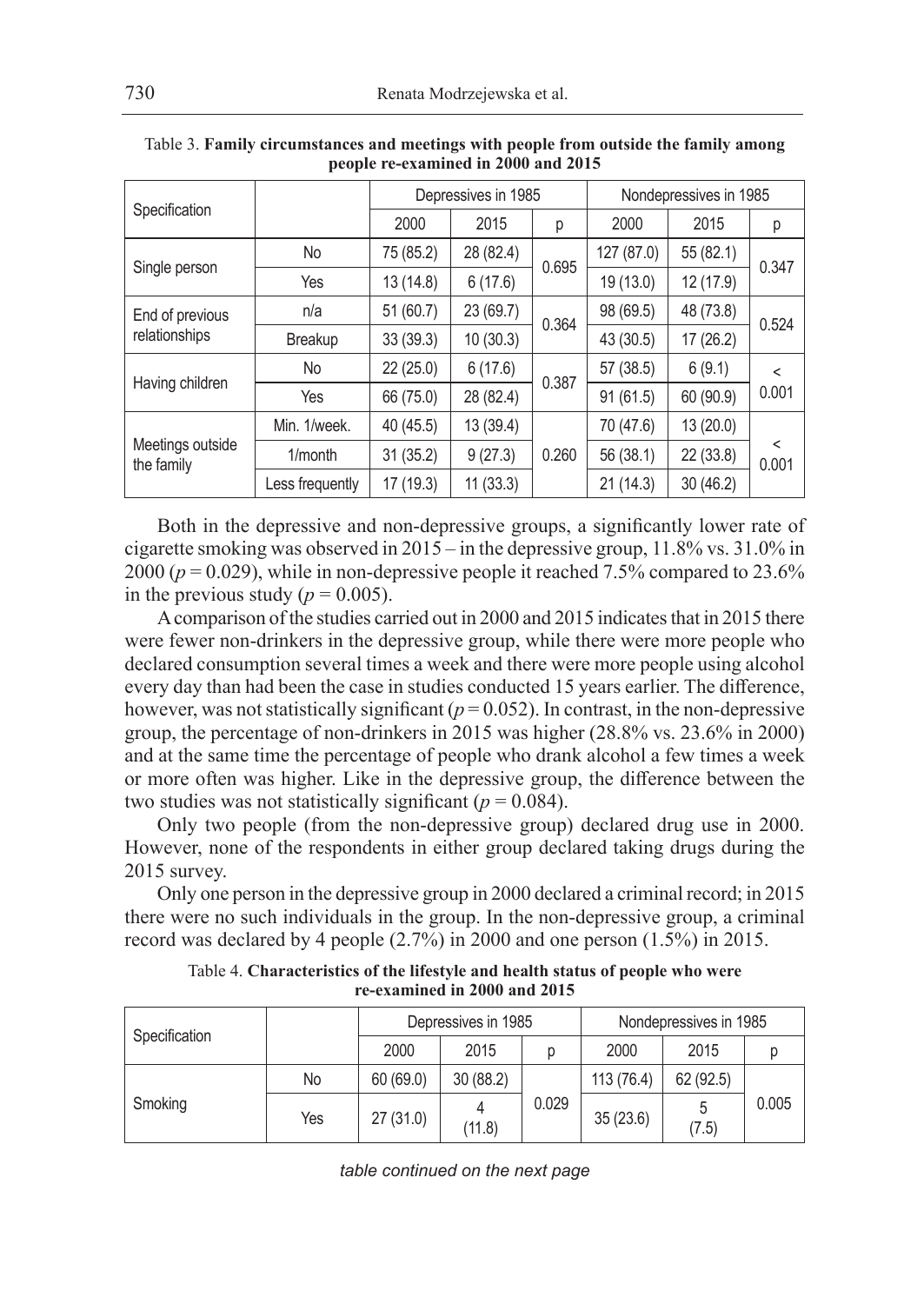| Alcohol                                      | Non-drinker   | 30(34.5)   | 6<br>(17.6) | 0.052    | 35 (23.6)               | 19 (28.8)    | 0.084    |
|----------------------------------------------|---------------|------------|-------------|----------|-------------------------|--------------|----------|
|                                              | $< 1$ /week   | 43 (49.4)  | 17(50.0)    |          | 85 (57.4)               | 28 (42.4)    |          |
|                                              | $\leq$ 5/week | 13 (14.9)  | 8<br>(23.5) |          | 25 (16.9)               | 12 (21.2)    |          |
|                                              | $> 5$ /week   | 1<br>(1.1) | 3<br>(8.8)  |          | 3<br>(2.0)              | 5<br>(7.6)   |          |
|                                              | No            | 88 (100.0) | 34 (100.0)  |          | 146 (98.6)              | 66 (100.0)   | $1.000*$ |
| Drugs                                        | Yes           |            |             | 1.000    | $\mathfrak{p}$<br>(1.4) |              |          |
| Criminal record                              | No            | 85 (98.8)  | 34 (100.0)  | $1.000*$ | 143 (97.3)              | 65 (98.5)    | $1.000*$ |
|                                              | Yes           | 1<br>(1.2) |             |          | 4<br>(2.7)              | 1<br>(1.5)   |          |
| Serious illness over<br>a period of 15 years | No            | 60 (68.2)  | 23 (67.6)   | 0.955    | 113 (76.4)              | 51(76.1)     | 0.970    |
|                                              | Yes           | 28 (31.8)  | 11(32.4)    |          | 35 (23.6)               | 16 (23.9)    |          |
| Mental illness                               | No            | 83 (94.3)  | 33(97.1)    | $1.000*$ | 144 (97.3)              | 64 (95.5)    | $0.680*$ |
|                                              | Yes           | 5<br>(5.7) | 1<br>(2.9)  |          | 4<br>(2.7)              | 3<br>(4.5)   |          |
| Hospital stay                                | No            | 61 (70.9)  | 10(50.0)    | 0.073    | 97 (65.5)               | 20<br>(47.6) | 0.120    |
|                                              | Yes           | 25 (29.1)  | 10(50.0)    |          | 51(34.5)                | 22 (52.4)    |          |

# **Discussion**

Antoni Kępiński presented an original approach to the complexity of the problem of susceptibility to the occurrence of mental disorders in the period of adolescence and specificity of adolescence psychopathology [7]. Namely, he proposed that adolescence be examined together with other periods in a person's life, in which serious biological, psychological and social transformations occur simultaneously. He relied on the concept of development through crisis, introducing a holistic view on the parallel and interactive nature of changes in the activities of the endocrine system, the shape and functioning of the body, changes in brain efficiency, changes in mental activities and changes in social functioning. In Kępiński's view, it is also important to pay attention to the turning point's processual nature. Kępiński does not take a conclusive decision as to the issue of normativity–pathology of the manifestations accompanying the psychobiological turning points. He points out, however, that all of them exhibit features of depression. For those which accompany growing up, he used the name 'adolescent depression'. It is therefore a separate syndrome, consisting of mood disorders, anxiety, behavioral disorders, and a significant increase in self-destruction.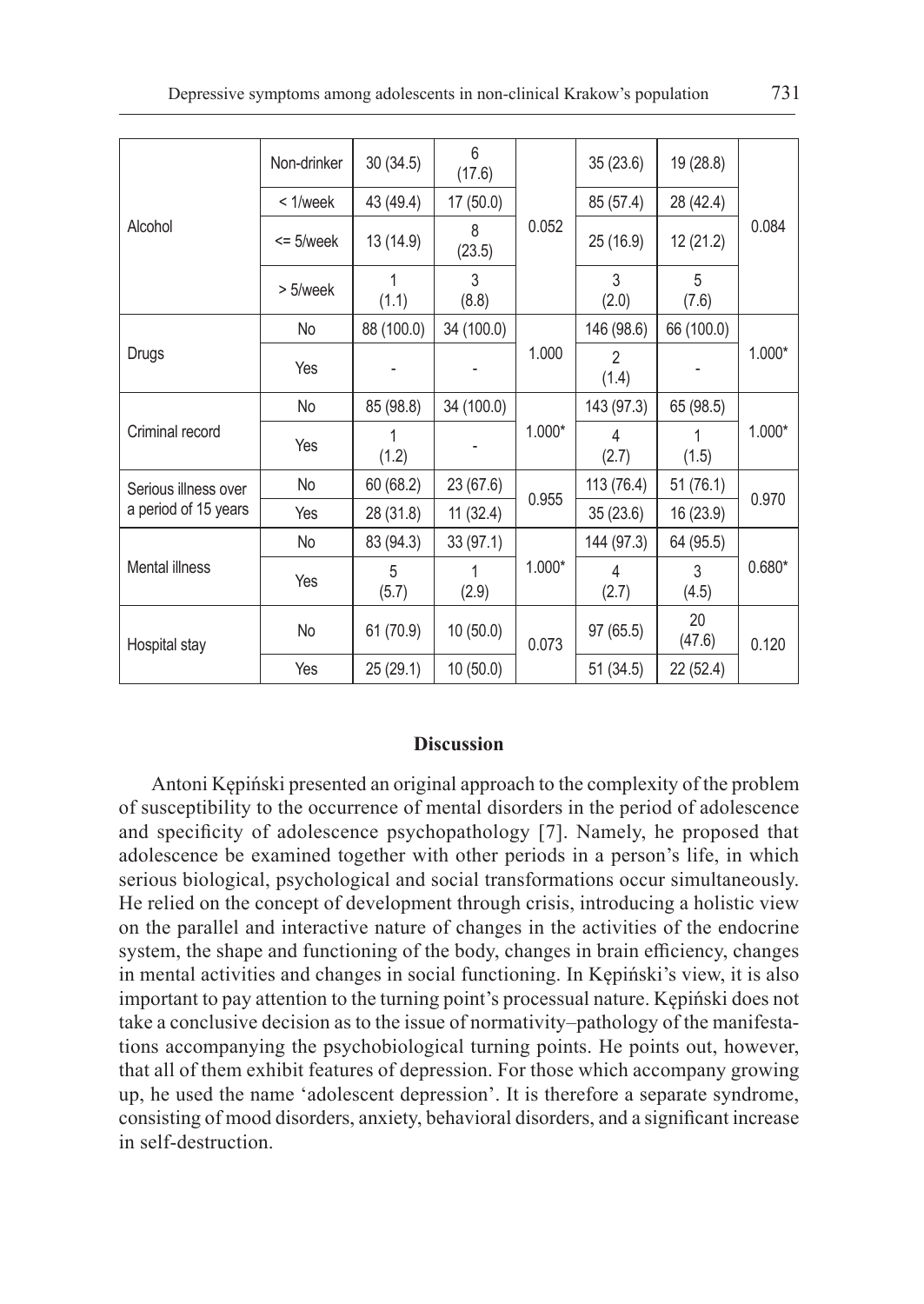When describing the dynamics of the adolescence process, psychodynamic therapists paid attention to its critical nature and its central problem, that is identity [21] and the importance of the relationship with the parent of the same sex for its development [22]. Focusing on the subjective role of the adolescent made it possible to propose a thesis that development during adolescence is task-oriented. This proposition views new skills and abilities as developmental tasks, the achievement of which requires activity and effort, while failure adversely affects the attitude towards oneself. Of basic significance in the origin of adolescent depression in this approach is the instability of the self-image, which is only under construction, and the discrepancy between the ideal (expected) self-image and the real self-image with the steady fluctuations resulting from the successes and failures in performing developmental tasks. The tension between the perfect image of the 'self' and the shaky and unstable real (current) self-image is perceived both as a driving force to accomplish the developmental tasks of growing up, as well as a source of discomfort and suffering, which is the essence of depression.

Depending on the form, the current ICD-10 classification describes symptoms of youth depression as a mild depressive episode (F32.0), a recurrent depressive disorder, a mild depressive episode (F33.0), dysthymia (F34.1), or mixed depressive and anxiety disorders (F41.2), and depressive behavioral disorders (F92.0).

An analysis of the presented follow-up studies points to several important aspects of the distant consequences of depression found during childhood and adolescence in non-clinical populations. A one-off episode of depressive disorder is not necessarily a predictor of mental disorder in later life. Whether or not the symptoms are chronic is of greater importance here. In a significant way in terms of their long-term consequences, depressive symptoms are associated with anxiety symptoms but also with various health or life-related consequences. The relationships observed in women may differ significantly in this respect from those found in men. Comorbidity of other psychiatric problems can have a significant impact on the occurrence of psychiatric problems in adulthood in depressive adolescents. The influence of psychopathology from the developmental period seems to wear out over time or other factors which appear over time turn out to be more important.

An analysis of the results of a 30-year prospective study of the relationship between depressiveness in adolescence, in untreated adolescents, and the health and functioning in adulthood indicates that, contrary to predictions, the appearance of depression in this phase of development cannot be treated as a predictor of mental disorders later in life. The hypothesis of the predictive value of youth depression was derived from studies of comorbidity of psychopathological syndromes in adolescents [10, 13, 23, 24]. Double assessment: in the middle of the follow-up period and at its end, i.e., in the early fourth decade of the respondents' lives, and in the middle of the fifth one, however, gives information about the dissimilarities between the lives of depressive people in adolescence and those in whom depression was not observed at that time. People who were depressive in adolescence became parents earlier. In the fifth decade of life, however, they were more likely to remain childless than their peers who had not been depressive in adolescence. In the second half of the follow-up period, that is in the fourth and fifth decades of the respondents' lives, their material and housing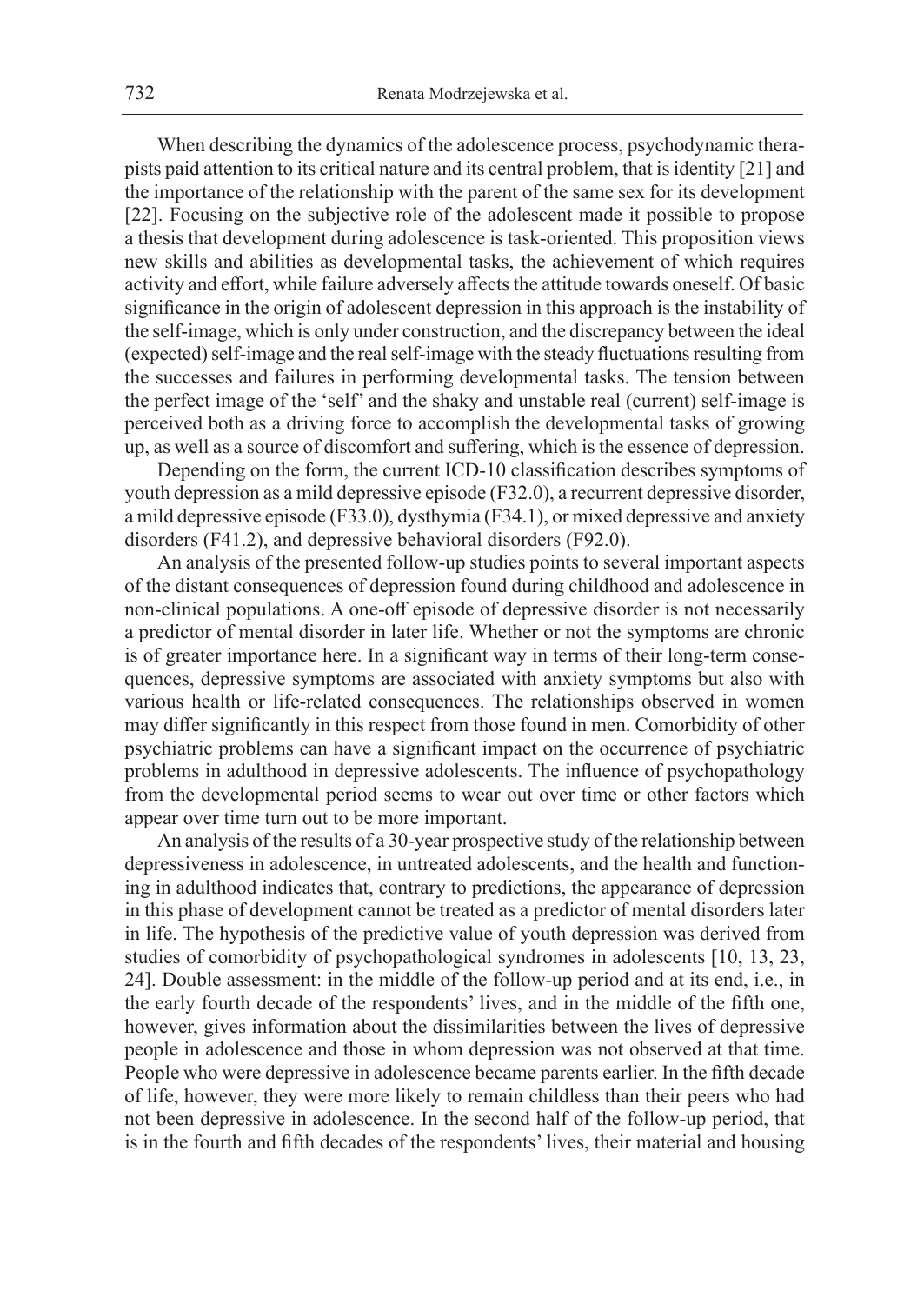conditions improved. At the beginning of the fourth decade of life, people who were depressive in adolescence declared lower incomes and worse housing conditions. And the difference blurred in the second half of the follow-up period.

A study of Naicker et al. [16] showed that depression in adolescence was associated with numerous health disorders (especially in subjective assessment) and more frequent use of health care. The assessments were performed ten years apart. The results of our fifteen-year follow-up were similar [24].

A study of Bohman et al. [19] showed that depression during adolescence is associated with a higher incidence of psychiatric hospitalizations, and – especially in women – being diagnosed with dysthymia, anxiety and behavioral disorders. The difference in our results may be due to the differences in the initial qualification and follow-up data acquisition methods, as the Bohman team used record data. The results of the same study team, in fifteen-year follow-up, pointed to a relationship between depression in adolescence and the use of psychiatric treatment in later periods (mainly due to anxiety disorders and suicide attempts) [17]. Long duration of symptoms of depression in adolescence proved to be significant. The transient nature of depressive episodes meant that the fate of depressive adolescents did not differ from the fate of those in the non-depressive comparative group.

The solution to the dilemma of whether or not depressiveness in adolescence has predictive significance would require an assessment of the health and fate of adolescents whose depressiveness was assessed by studying its persistence over time.

What should be noted among the limitations of the presented study is that the data were collected based on mailbox surveys, which involves the risk of errors typical of this type of tools – primarily related to the respondents having to retrace certain facts from the past but also the risk of unconscious or conscious distortion of information. In addition, the use of the mailbox survey form in a way involves a relatively low percentage of obtained survey returns – this being a problem characteristic of many such studies. The resulting feedback at the level of 10% of the initial sample seems to be quite low, however, it should be considered that it is a study repeated 30 years after the first study. Such a small sample size does not make it possible to obtain the appropriate statistical power of inference, but it can be a basis for observing certain trends evident in the studied group.

#### **Conclusions**

Long-term observation in our prospective study supports the hypothesis of a developmental character of adolescent depression.

*The study was carried out using JU MC's own funds (grant K/ZDS/005577). The study was conducted following JU MC's Bioethical Commission approval (122.6120.169.2015).*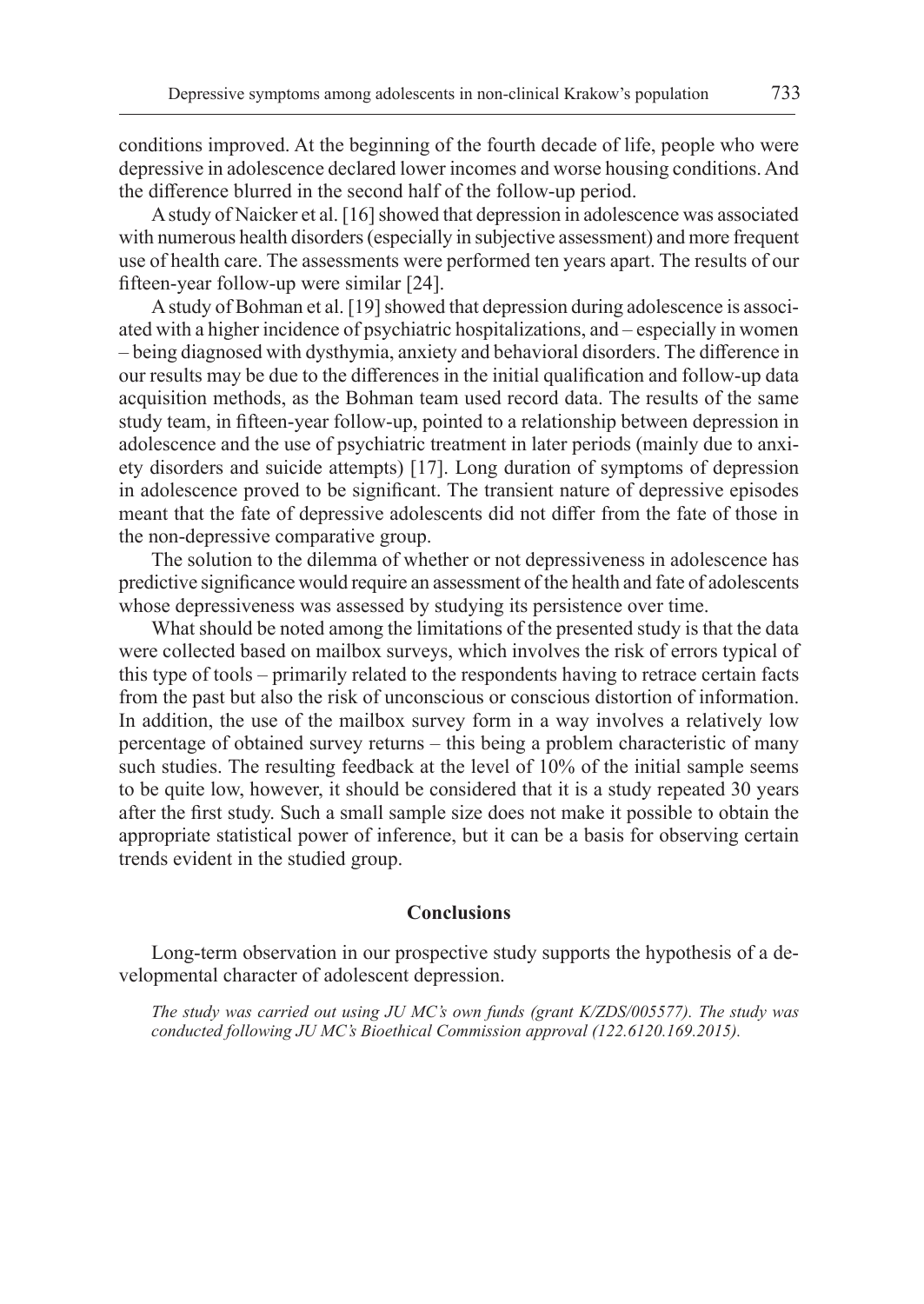### **References**

- 1. Mathers CD, Loncar D. *Projections of global mortality and burden of disease from 2002 to 2030*. PLoS Med. 2006; 3(11): 442.
- 2. Cuijpers P, Beekman AT, Reynolds CF. *Preventing depression: A global priority*. JAMA 2012; 307(10): 1033–1034.
- 3. Koukopoulos A, Sani G. *DSM-5 criteria for depression with mixed features: A farewell to mixed depression*. Acta Psychiatr. Scand. 2014; 129(1): 4–16.
- 4. Costello EJ, Pine DS, Hammen C, March JS, Plotsky PM, Weissman MM et al. *Development and natural history of mood disorders*. Biol. Psychiatry 2002; 52(6): 529–542.
- 5. Rutter M, Kim-Cohen J, Maughan B. *Continuities and discontinuities in psychopathology between childhood and adult life*. J. Child Psychol. Psychiatry 2006; 47(3–4): 279–295.
- 6. Larson R, Csikszentmihalyi M, Graef R. *Mood variability and the psycho-social adjustment of adolescents*. In: Csikszentmihalyi M. *Applications of flow in human development and education*. Springer Netherlands; 2014. P. 285–304.
- 7. Kępiński A. *Melancholia*. Warsaw: State Publishing House for Medicine; 1974. P. 12–20.
- 8. Bomba J, Modrzejewska R. *Prospektywne badanie dynamiki depresji u młodzieży w średniej fazie adolescencji*. Psychiatr. Pol. 2006; 40(4): 683–693.
- 9. Bomba J, Modrzejewska R. *Prospektywne badanie dynamiki depresji u młodzieży w późnej fazie adolescencji*. Psychiatr. Pol. 2006; 40(4): 695–706
- 10. Bomba J. *Psychopatologia i przebieg depresji u młodzieży*. Psychoterapia 1981; 39: 3–11.
- 11. Bomba J. *Depresja u młodzieży. Analiza kliniczna*. Psychiatr. Pol. 1982; 16(1–2): 25–30.
- 12. Modrzejewska R. *Współwystępowanie objawów depresyjnych, zaburzeń jedzenia oraz obsesyjno-kompulsyjnych a używanie substancji psychoaktywnych w populacji 17-letniej młodzieży wielkomiejskiej*. Psychiatr. Pol. 2010; 44(5): 651–663.
- 13. Modrzejewska R. *Współwystępowanie objawów depresyjnych, zaburzeń jedzenia oraz obsesyjno- -kompulsyjnych traktowanych jako zmienne kategorialne lub dymensjonalne i ich znaczenie jako czynnika ryzyka używania substancji psychoaktywnych*. Krakow: Jagiellonian University Press; 2011.
- 14. Colman I, Wadsworth ME, Croudace TJ, Jones PB. *Forty-year psychiatric outcomes following assessment for internalizing disorder in adolescence*. Am. J. Psychiatry 2007; 164(1): 126–133.
- 15. Pine DS, Cohen E, Cohen P, Brook J. *Adolescent depressive symptoms as predictors of adult depression: Moodiness or mood disorder?* Am. J. Psychiatry 1999; 156(1): 133–135.
- 16. Naicker K, Galambos NL, Zeng Y, Senthilselvan A, Colman I. *Social, demographic, and health outcomes in the 10 years following adolescent depression*. J. Adolesc. Health 2013; 52(5): 533–538.
- 17. Jonsson U, Bohman H, Von Knorring L, Olsson G, Paaren A, Von Knorring AL. *Mental health outcome of long-term and episodic adolescent depression: 15-year follow-up of a community sample*. J. Affect. Disord. 2011; 130(3): 395–404.
- 18. Bomba J, Modrzejewska R, Pilecki M, Ślosarczyk M. *Depresyjny przebieg dorastania jako czynnik ryzyka powstawania zaburzeń psychicznych – piętnastoletnie badania prospektywne*. Psychiatr. Pol. 2003; 37(1): 57–69.
- 19. Bohman H, Jonsson U, Päären A, Von Knorring AL, Olsson G, Von Knorring L. *Long-term follow-up of adolescent depression. A population-based study*. Ups. J. Med. Sci. 2010; 115(1): 21–29.